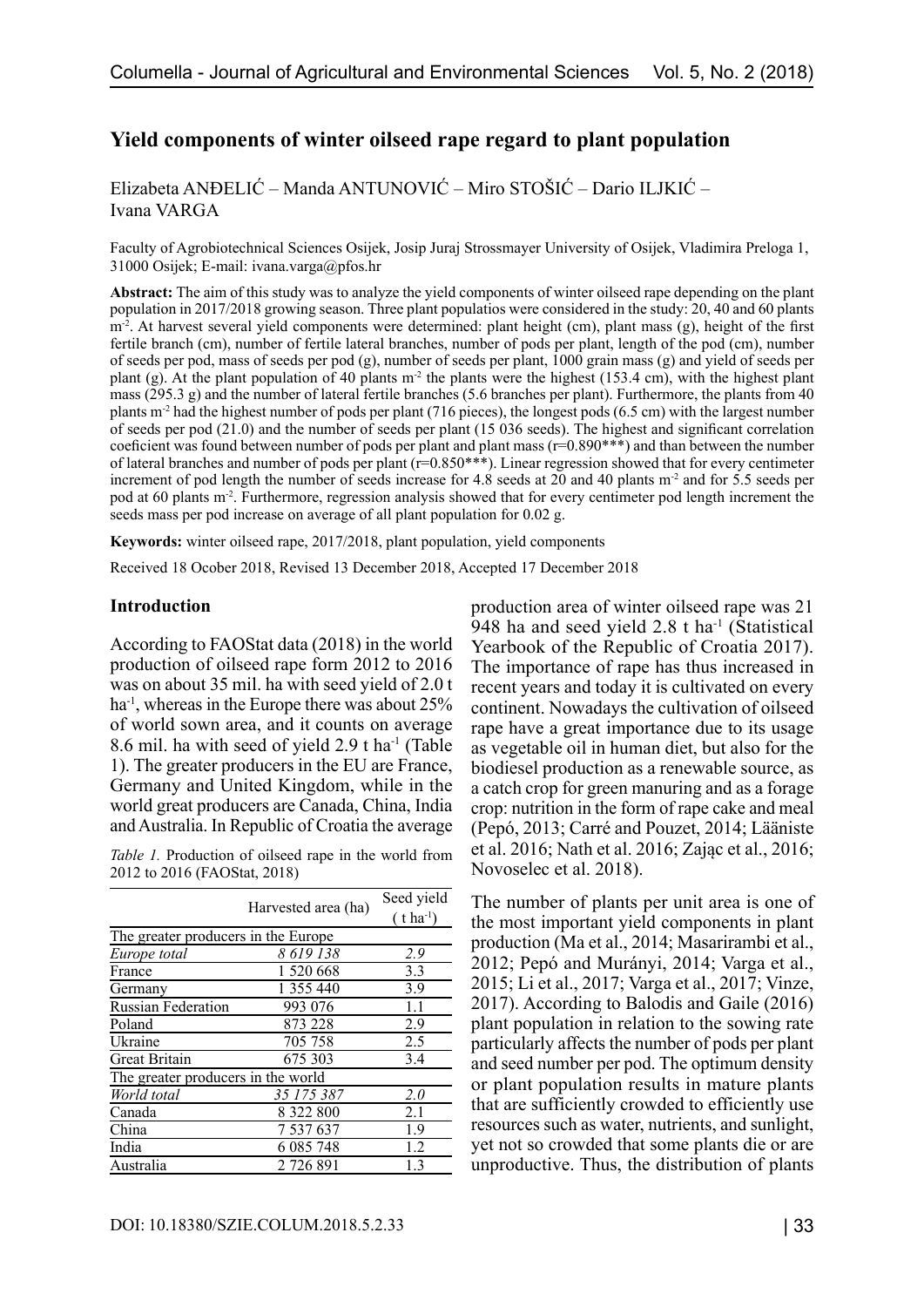per unit area is of great importance for yield stability. There are several factors that have influence on the realized plant population like soil properties, seed quality, field germination, sowing time, plant morphology, diseases, pests, seedbeed preparation etc. (Sidlauskas et al., 2003; Kristek et al., 2015; Balodis and Gaile 2016; Kovacevic et al., 2017; Zebec et al., 2017). The optimum time for sowing winter oilseed rape in Croatia is from  $25<sup>th</sup>$  August to  $10<sup>th</sup>$  September. It is therefore sown at 12.5 cm or 25 cm distance between the rows and at the depth from 1.5 cm to 2.5 cm. The recommended seed rate for winter sown oilseed rape in the Croatia is  $2.5 - 5$  kg ha-1. In Europe oilseed rape is usually sown as winter crop at sown rate around 70 seeds m<sup>-2</sup> (Roques and Berry, 2016). It can be also sown as a spring crop, when it is sown in higher density as 150 seeds  $m<sup>2</sup>$  (Lääniste et al. 2016) or 100 – 110 seeds  $m<sup>2</sup>$  (Leach et al., 1999) for hybrids. The optimum plant population for oilseed rape hybrids is  $30 - 50$  plants m<sup>-2</sup> at harvest (Pospišil, 2013.). On the one hand, in lower plant populations oilseed rape form greater lateral branches, which can somewhat compenstate the lack of plants. On the other hand, larger number of plants per m-2 can couse decrease in the steam diameter, thus plants are more sensible to lie down. Leach et al. (1999) indicate that the yield of winter oilseed rape increases if 50-60 plants  $m<sup>2</sup>$  is achieved. Authors suggested that the productivity of the plant at lower plant population is compensated by increasing the leaf area, multiple lateral fertile branches and with more pods per plant. On the contraty, authors stated that in large plant population, no significant increase in yields was found becouse of the greater possibility of disease in oilseed rape crops. Mendham et al. (1981) shown that plant populations of  $20-30$  plants m<sup>-2</sup> produce yields comparable to crops with 70–80 plants m-2, in some instances a crop with only  $9-10$  plants m<sup>-2</sup> produced acceptable yields if the plants were healthy and evenly distributed. Diepenbrock (2000) reported that plant population had the greatest effect on yield components of individual plants.

There is a lack of research available on winter oilseed rape yield components in the conditions of Croatia, especially regard to plant population. It is therefore, essential to understand how individual plants interact with each other and

the environment and to possibly come up with the ideal crop density levels to optimize yields. The aim of this study was to determine the winter oilseed rape yield components regard to different plant populations in 2017/2018 vegetation.

## **Material and methods**

Field trail was set up in Eastern Croatia (location Beravci) on Family farm «Ivica Anđelić». Winter oilseed rape was sown on 5<sup>th</sup> September 2017 (hybrid Hybrirock, KWS). One month after sowing  $(5<sup>th</sup> November 2017)$  when plants had about 5-6 leaves, the plant population correction was made to get three different densities: 20, 40 and 60 plants  $m<sup>2</sup>$ . Each plant population was established in plot size 10 m x 3 m. There were total 171 kg ha<sup>-1</sup> N, 67 kg ha<sup>-1</sup> P i 87 kg ha<sup>-1</sup> K added with fertilization (Table 2). All protection against weeds and pests was made properly.

During the vegetation, the number of leaves per plant were determined in 7 dates (from  $5<sup>th</sup>$ November 2017 to 5<sup>th</sup> April 2018). In 2017 the number of leaves represent the average number of leaves per plant counted on 30 individual plants, whereas in 2018 the number of leaves per plant represent the average number of 45 individual plants. Thus, the number of leaves were determined on 270 individual plants.

Besides leaves counting, during vegetation the realized plant population was determined three times for every treatment in 4 replications. The harvest was on 11<sup>th</sup> June 2018 and therefore from the every plant population (20, 40 and 60 plants m<sup>-2</sup>) the 15 individual plants were harvested manually. Therefore, the yield components were

| Table 2. Fertilization of winter oilseed rape for |  |  |
|---------------------------------------------------|--|--|
| 2017/2018 vegetation year                         |  |  |

|              | <b>Total</b>             | 171 | 67                                            | 87  |
|--------------|--------------------------|-----|-----------------------------------------------|-----|
| <b>KAN</b>   | 180                      | 49  |                                               |     |
| KAN          | 180                      | 49  |                                               |     |
|              |                          |     | (top dressing)                                |     |
|              |                          |     | 1st March and 12th April 2018                 |     |
| NPK 15-15-15 | 180                      | 27  | 27                                            | 27  |
|              |                          |     | 5 <sup>th</sup> September 2017 (with sowing)  |     |
| <b>UREA</b>  | 100                      | 46  |                                               |     |
| NPK 0-20-30  | 200                      |     | 40                                            | 60  |
|              |                          |     | 5 <sup>th</sup> July 2017 (with soil tillage) |     |
| Fertilizer   | Amount<br>$(kg ha^{-1})$ | N   | $P_2O_5$                                      | K,O |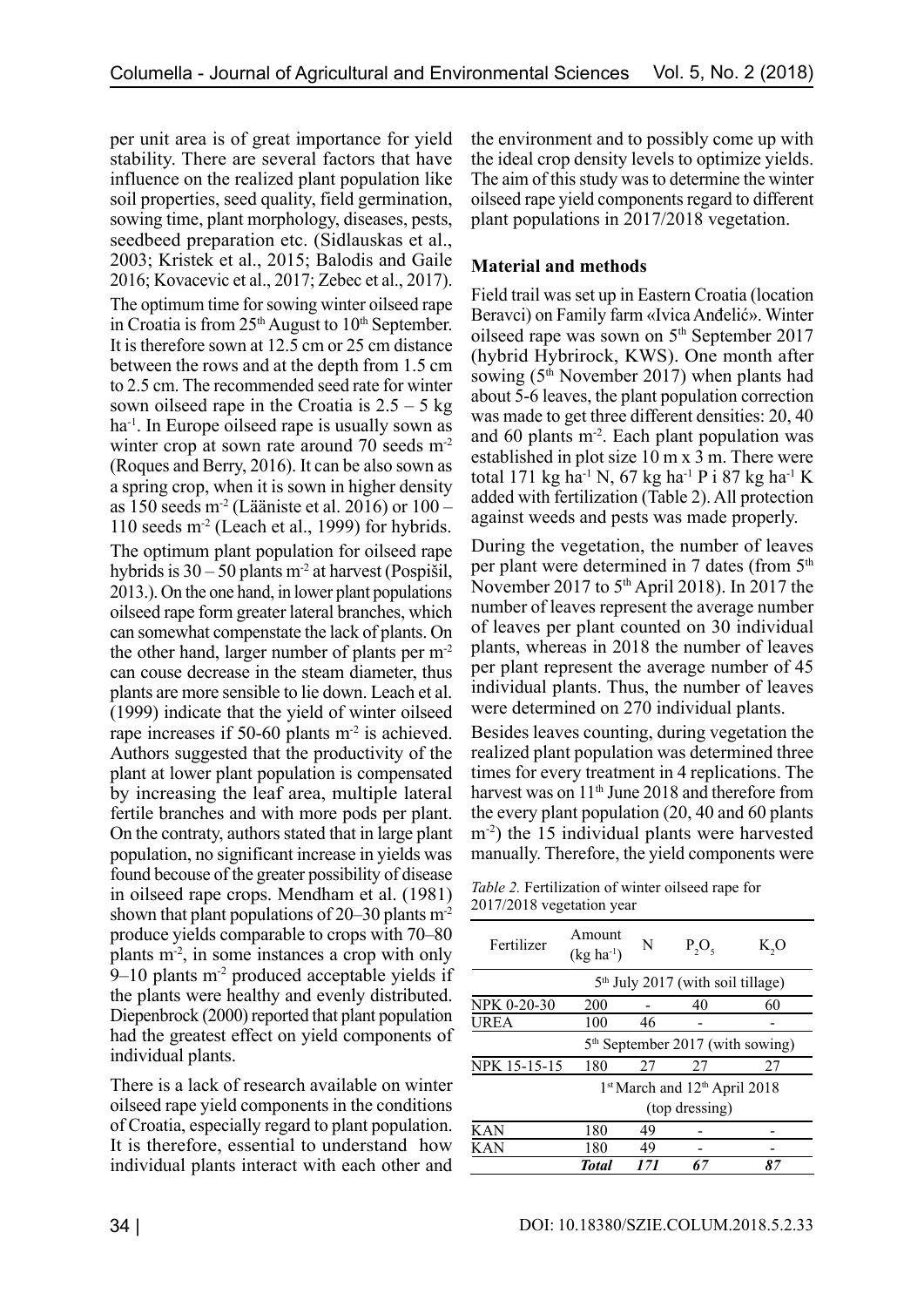

*Figure 1.* The mean air temperature (°C) in 2017/2018 winter oilseed rape vegetation as compared to the long term mean (LTM = 1961-1990) for Meteorological station Slavonski Brod (Croatian Meteorological and Hydrological Service, 2018)



*Figure 2.* The total monthly precipitation (mm) in 2017/2018 winter oilseed rape vegetation as compared to the long term mean (LTM = 1961-1990) for Meteorological station Slavonski Brod (Croatian Meteorological and Hydrological Service, 2018)

determined on 45 individual plants. The plants were marked and afterwards the plant hight (cm), the plant hight to first fertile branche (cm), total number of pods per plant were measured. From every plant 100 individual pods were separated in the paper bag, and than on every pod several measurments were made: the pods length (cm), the number of seeds per pod and mass of seeds per pod. Total of 4500 individual pods were analyzed. Afterwards, the number of seeds per plant, the 1000 grain mass and the yield of seeds per plant (g per plant) were determined.

During vegetation period, form August 2017 to June 2018 (Figure 1) the average air temeprature was 1.9°C higher as compared to the longterm mean (LTM, 1961-1990) (Croatian Meteorological and Hydrological Service, 2018). The winter period was not so cold, so the plants were not destroyed. Even though, in January the mean air memperature was for 4.5°C which was higher for 5.7°C comparing to LTM. During vegetation, there were total 824.1 mm precipitation (Figure 2), which was for 156.8 mm higher as compared to the LTM (667.3 mm). In spring 2018 there was 173.8% higher rainfall in March, and than the lack of rainfall in April (17.7 mm), but towards to winter oilseed rape maturation, in May and June there were higher rainfall and warm air temperatures, thus the harvest of winter oil seed rape and other winter crops in Croatia started about 20 days earlyer than usual.

The diferences between the mean values were calculated in SAS 9.4. with one way ANOVA as plant population as the main factor.

#### **Results**

In order to determine the phase of growth for winter period, the number of leaves per plant were determined (Figure 3). Thus, the rosette was in the optimum phase for winter period. Also after winter period there was not extreme decrease of planed plant population (Table 3). The mean plant hight was 138.8 cm (Table 4)



*Figure 2.* The average number of leaves per oilseed rape plant in 2017/2018 vegetation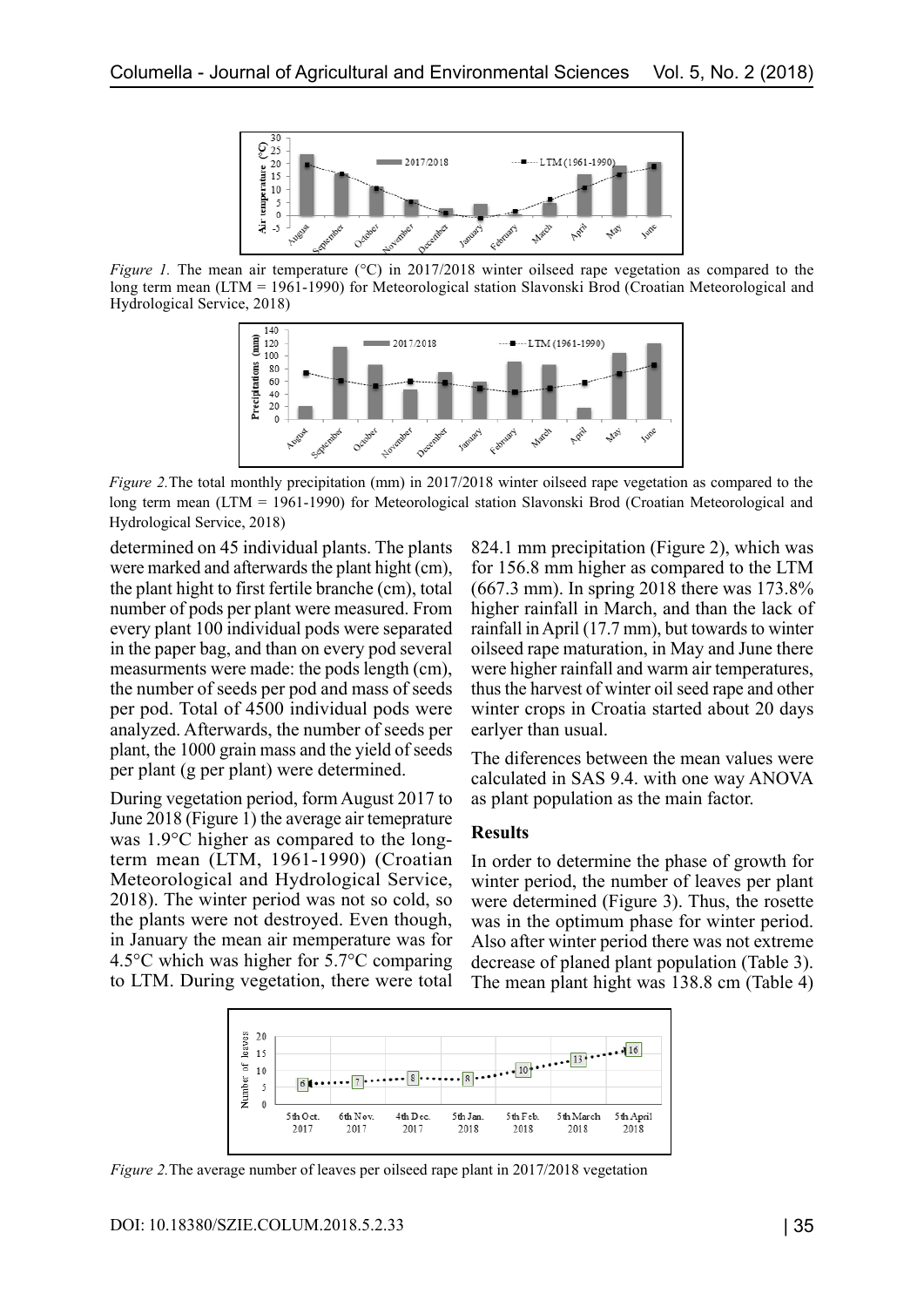|                             | Date |                                                                                                                   |    |                            |                  |    |  |
|-----------------------------|------|-------------------------------------------------------------------------------------------------------------------|----|----------------------------|------------------|----|--|
| Planed plant<br>population  |      | 5 <sup>th</sup> November 2017                                                                                     |    | 5 <sup>th</sup> March 2018 | $11th$ June 2018 |    |  |
|                             |      | Realized $\frac{1}{2}$ % of planed $\frac{1}{2}$ % of planed $\frac{1}{2}$ % of plants m <sup>2</sup> % of planed |    |                            |                  |    |  |
| $20$ plants m <sup>-2</sup> | 19   |                                                                                                                   |    |                            |                  |    |  |
| $40$ plants m <sup>-2</sup> | 39   | 98                                                                                                                | 39 | 98                         | 30               | 98 |  |
| $60$ plants m <sup>-2</sup> | 59   | 98                                                                                                                |    |                            |                  |    |  |

*Table 3.* Realized winter oilseed rape plant population

*Table 4.* The plant hight (cm), plant mass (g), hight to first fertile branches (cm), the number of lateral branches of winter oilseed rape at different plant population

| Average                     | 138.8              | 191.8                           | 22.9                                     |                  |  |  |
|-----------------------------|--------------------|---------------------------------|------------------------------------------|------------------|--|--|
| $60$ plants m <sup>-2</sup> | 139.1 b            | 167.9 <sup>b</sup>              | 19.1 <sup>b</sup>                        | 44 հ             |  |  |
| 40 plants $m2$              | 153.4 <sup>a</sup> | $295.3$ <sup>a</sup>            | 21.0 <sup>b</sup>                        | 5.6 <sup>a</sup> |  |  |
| $20$ plants m <sup>-2</sup> | 123.7c             | 12.0 <sup>b</sup>               | 28 4 ª                                   | 3.5 <sup>b</sup> |  |  |
|                             |                    |                                 | branches (cm)                            | branches         |  |  |
|                             |                    | Plant hight (cm) Plant mass (g) | Hight to first fertile Number of lateral |                  |  |  |

*The differences between the means within the column are marked with different letter (abc) at p<0.05* 

*Table 5.* The number of pods per plant, the pods length (cm), number of seeds per pod and mass of seed per pod (g) of winter oilseed rape at different plant population

|                             | per plant        | Number of pods $\text{Pods length (cm)}$ <sup>1</sup> | Number of seeds Mass of seed<br>per pod | per pod $(g)$     |
|-----------------------------|------------------|-------------------------------------------------------|-----------------------------------------|-------------------|
| $20$ plants m <sup>-2</sup> | 339 <sup>b</sup> | ና ን b                                                 | 20.4a                                   | 0.09 <sup>a</sup> |
| 40 plants $m2$              | 716 <sup>a</sup> | 65ª                                                   | 21.0 <sup>a</sup>                       | 0.10 <sup>a</sup> |
| $60$ plants m <sup>-2</sup> | 462 հ            | 64 <sup>ab</sup>                                      | 20.3 <sup>a</sup>                       | 0.10 <sup>a</sup> |
| Average                     | 506              |                                                       | 20.6                                    | 0. I O            |

*The differences between the means within the column are marked with different letter (abc) at p<0.05* 

*Table 6.* The number of seeds per plant, 1000 grain mass (g) and yield of seeds per plant (g) of winter oilseed rape at different plant population

|                             | Number of seeds per plant 1000 grain mass (g) Seed yield per plant (g) |                   |                   |  |  |  |  |
|-----------------------------|------------------------------------------------------------------------|-------------------|-------------------|--|--|--|--|
| $20$ plants m <sup>-2</sup> | 6916 <sup>b</sup>                                                      | 4.71 <sup>a</sup> | 35.0 <sup>b</sup> |  |  |  |  |
| 40 plants $m-2$             | 15036 <sup>a</sup>                                                     | 4.65 <sup>a</sup> | 85.2 <sup>a</sup> |  |  |  |  |
| $60$ plants m <sup>-2</sup> | 9379 <sup>b</sup>                                                      | 4.85 <sup>a</sup> | 45.0 <sup>b</sup> |  |  |  |  |
| Average                     | 10 423                                                                 | 4.74              | 55.1              |  |  |  |  |
| $-1$ $-1$                   |                                                                        | .                 |                   |  |  |  |  |

*The differences between the means within the column are marked with different letter (abc) at p<0.05* 

and it varyed from  $123.7$  cm  $(20$  plants m<sup>-2</sup>) to 153.4 cm (40 plants  $m<sup>2</sup>$ ). The highest plant mass  $(295.3 \text{ g})$  had the plants at 40 plants m<sup>-2</sup>, and there there were no statistically differences determined for plant mass between 20 and 60 plants  $m<sup>2</sup>$ . The plants formed 4.5 lateral branches and the mean hight of first fertile branche was 22.9 cm.

At plant population of 40 plants  $m<sup>2</sup>$  plants formed the higher number of pods per plant (Table 5), but also, at 40 plants  $m<sup>2</sup>$  the number of seeds per plant and seed yield per plant (Table 6) were the highest, which was significant  $(p<0.05)$  in comparison with number of pods per plant, number of seeds per plant and seed yield per plant at 20 and 60 plants  $m<sup>2</sup>$  where the differences was not significant. The average length od pods was 6.4 cm with 20.6 seeds which weighted on average  $0.10$  g (Table 5). The 1000 grains mass was not significant different between plant population.

In order to determine the relationship between the yield components the Pearson's correlation coeficient was calculated (Table 7). Significant and positive correlation for plant population and plant hight was found  $(r = 0.385^{**})$  and significant but negative correlation was between plant population and the hight to first fertile branch ( $r = -0.372$ <sup>\*</sup>). Other yield components (the number of lateral branches, the number of pods per plant, plant mass, pod length, number of seeds per pod, mass of seeds per pod and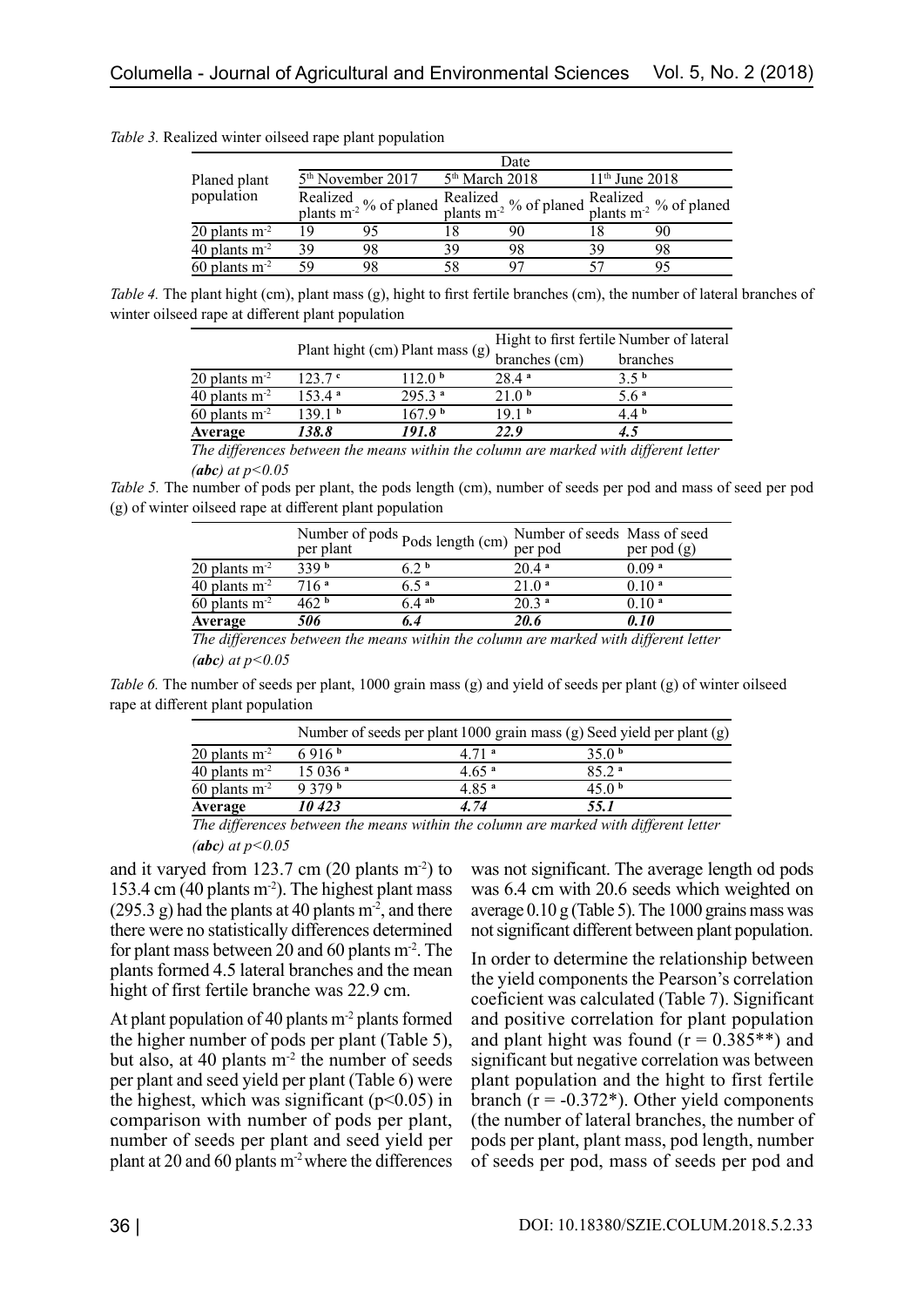|            | <b>PP</b>                                                                                              | <b>PH</b>   | BН                                                                                                                   | NB       | NP                                                | PM         | PL         | <b>NSP</b> | MS | PS |
|------------|--------------------------------------------------------------------------------------------------------|-------------|----------------------------------------------------------------------------------------------------------------------|----------|---------------------------------------------------|------------|------------|------------|----|----|
| PP         |                                                                                                        |             |                                                                                                                      |          |                                                   |            |            |            |    |    |
|            |                                                                                                        |             |                                                                                                                      |          |                                                   |            |            |            |    |    |
| PН         | $0.385**$ -                                                                                            |             |                                                                                                                      |          |                                                   |            |            |            |    |    |
| ВH         | $-0.372*$                                                                                              | $-0.300*$ - |                                                                                                                      |          |                                                   |            |            |            |    |    |
| NB         | $0.229$ ns                                                                                             |             | $0.625***-0.465***$                                                                                                  |          |                                                   |            |            |            |    |    |
| NP         | $0.156$ ns                                                                                             |             | $0.662***-0.481***$ 0.850*** -                                                                                       |          |                                                   |            |            |            |    |    |
| <b>PM</b>  | $0.179$ ns                                                                                             |             | $0.666***$ -0.467*** 0.782*** 0.890*** -                                                                             |          |                                                   |            |            |            |    |    |
| PL         | $0.246$ ns                                                                                             |             | $0.500***-0.378**$                                                                                                   |          | $0.561***$ $0.508***$ $0.415**$ -                 |            |            |            |    |    |
| <b>NSP</b> | $0.001$ ns $0.247$ ns                                                                                  |             | $-0.251$ ns                                                                                                          | $0.296*$ | $0.335*$                                          | $0.199$ ns | $0.755***$ |            |    |    |
| MS         | $-0.075$ ns $0.368*$                                                                                   |             | $-0.369*$                                                                                                            |          | $0.542***0.619***0.631***0.448**0.481***$         |            |            |            |    |    |
| PS.        | $-0.073$ ns $0.373*$                                                                                   |             | $-0.368*$                                                                                                            |          | $0.545***0.619***0.631***0.454**0.488***0.757***$ |            |            |            |    |    |
|            |                                                                                                        |             | $p<0.001$ ***; $p<0.01$ **; $p<0.05$ *; $ns$ – not significant)                                                      |          |                                                   |            |            |            |    |    |
|            |                                                                                                        |             | $PP$ – plant population; $PH$ – plant hight; $BH$ – hight to first fertile brnch; $NB$ – number of lateral branches; |          |                                                   |            |            |            |    |    |
|            | $NP$ – number of pods per plant; PM – plant mass; PL – pod length; NSP – number of seeds per pod; MS – |             |                                                                                                                      |          |                                                   |            |            |            |    |    |

*Table 7.* The Pearson's correlation coeficient between yield components of winter oilseed rape  $(N = 45)$ 

seed yield per plant) did not have significant relationship with winter oilseed rape plant population. For other winter oilseed rape yield components, the highest and significant correlation coeficient was found between number of pods per plant and plant mass  $(r = 0.890***)$ and than between the number of lateral branches and number of pods per plant  $(r = 0.850$  \*\*\*).

mass of seeds per pod; **SY** – seed yield per plant

Linear regression was also calculated for pod length and number of seeds per pod and pod length and mass of seeds per pod (Figure 4). According to linear regression analysis the equations showed quite similar relationship between the pod length and number of seeds per pod at every plant population. Thus, it was found that for every centimeter increment of pod length the number of seeds increase for about 4.8 seeds at 20 and 40 plants m-2 and for about 5.5 seeds per pod at 60 plants  $m<sup>2</sup>$ . In regression analysis of the mass of seeds per pod (g) and pod length (cm) it was found that for every centimeter pod length increment the mass of seeds per pod increase for 0.02 or 0.03 g.

## **Discussion**

In the period from August 2017 to June 2018, temperatures were higher by 1.9°C than the long term mean (9.6°C) and during this period the precipitation amount was 156.8 mm higher than the long term mean (667.3 mm). The weather conditions were suitable for the development of oilseed rape. According to the data obtained in this study, the planed plant population was not drastically reduced to harvest. It is important to note that in the winter period form December 2017 to March 2018 was not extremely cold and did not affect the plant's population reduction. Zając et al. (2013) state that as a result of very cold winter, oilseed rape plants developed a larger number of lateral branches to compensate for reduced plant population. In this study, high temperatures in April and May led to earlier harvest of oilseed rape, which was about 20 days before the optimal harvest dates (3rd decade of the June).

The plant population is a very important factor winter oilseed rape production. Pospišil et al. (2014) and Diepenbrock (2000) stated that the plant population had the greatest influence on the seed yield and the yield component of winter oilseed rape. Zhang et al. (2012) found that the number of pods per plant and the number of seeds per pod are the most varied yield component of winter of oilseed rape.

The basic yield components of oilseed rape seed are the number of plants per unit area  $(m<sup>2</sup>)$ , the number of pods per plant, the number of seeds per pod and the mass of 1000 seeds. Even though Momoh and Zhou (2001) and Clarke and Simpson (1978) found that in small plant population oilseed rape will increase the number of lateral branches, in this study on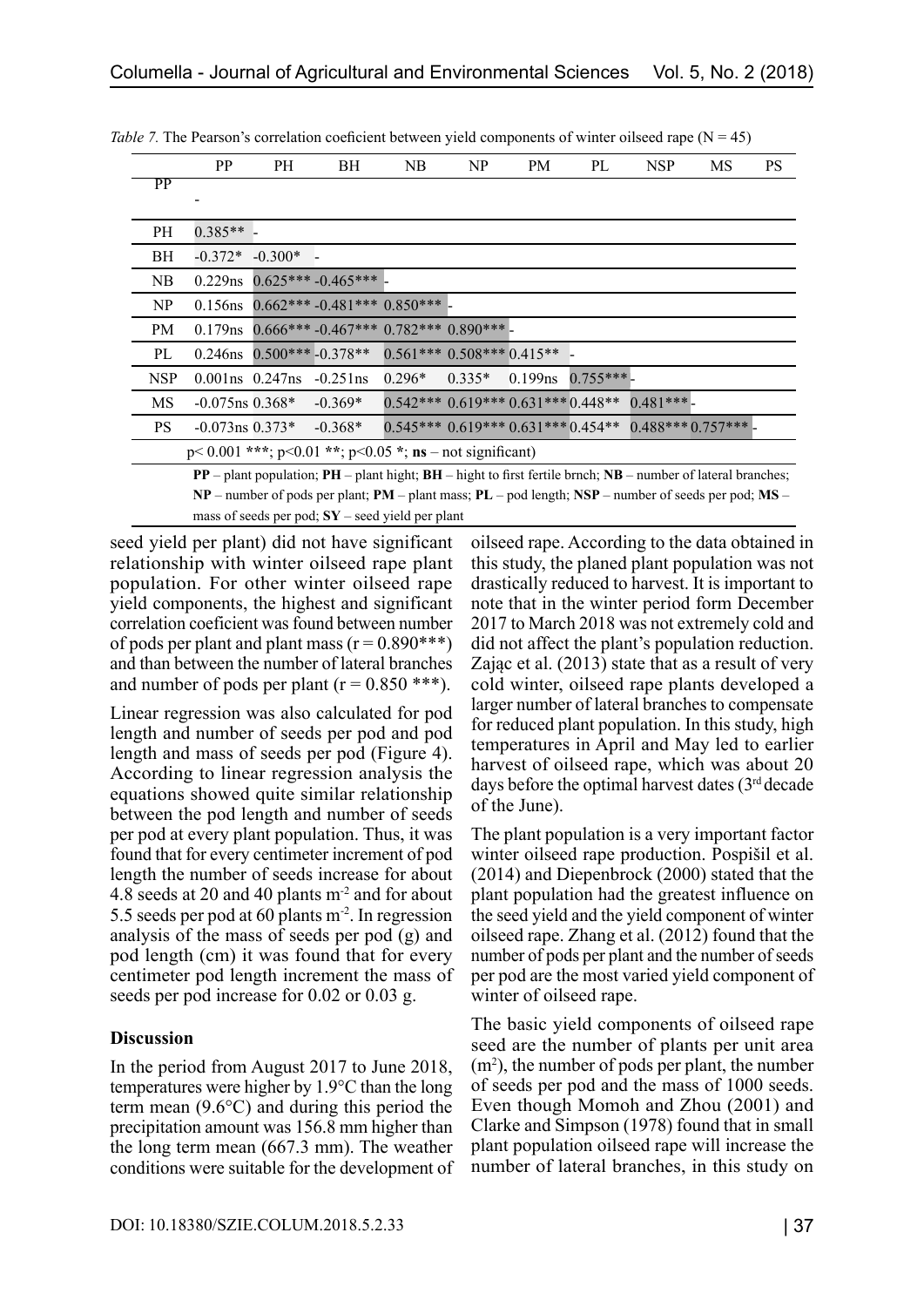

*Figure 4.* The linear regression of pod length (cm) and number of seeds per pod and pod length (cm) and mass of seeds per pod (g) of winter oilseed rape at three different plant population

the contrary, the smallest plant population (20 plants m-2) did not resulted with highest number of lateral branches (3.5 lateral branches). In our study some relationships between several yield components (parameters of an individual plant productivity) were observed. The number of pods per plant depends on the number of developed pods and aborted pods, which vary depending on different pollination conditions. Abiotic stress like high temperatures during flowering can also affect the number of pods per plant. Angadi et al. (2000) reported that

high temperatures at flowering affected yield formation more than high temperature at pod development and that in such conditions *Brassica* sp. could have more pods per plant, but with less seeds due to seed abortion was also more common. According to Pospišil (2013) the number of pods per plant in our agroecological conditions could varyed from 100 to 600. In our experiment the highest number of pods per plant was 716 in plant population of 40 plants  $m<sup>2</sup>$  and at 20 and 60 plants  $m<sup>2</sup>$  it was decreased by 52.7% and 35.5%, respecively. Balodis and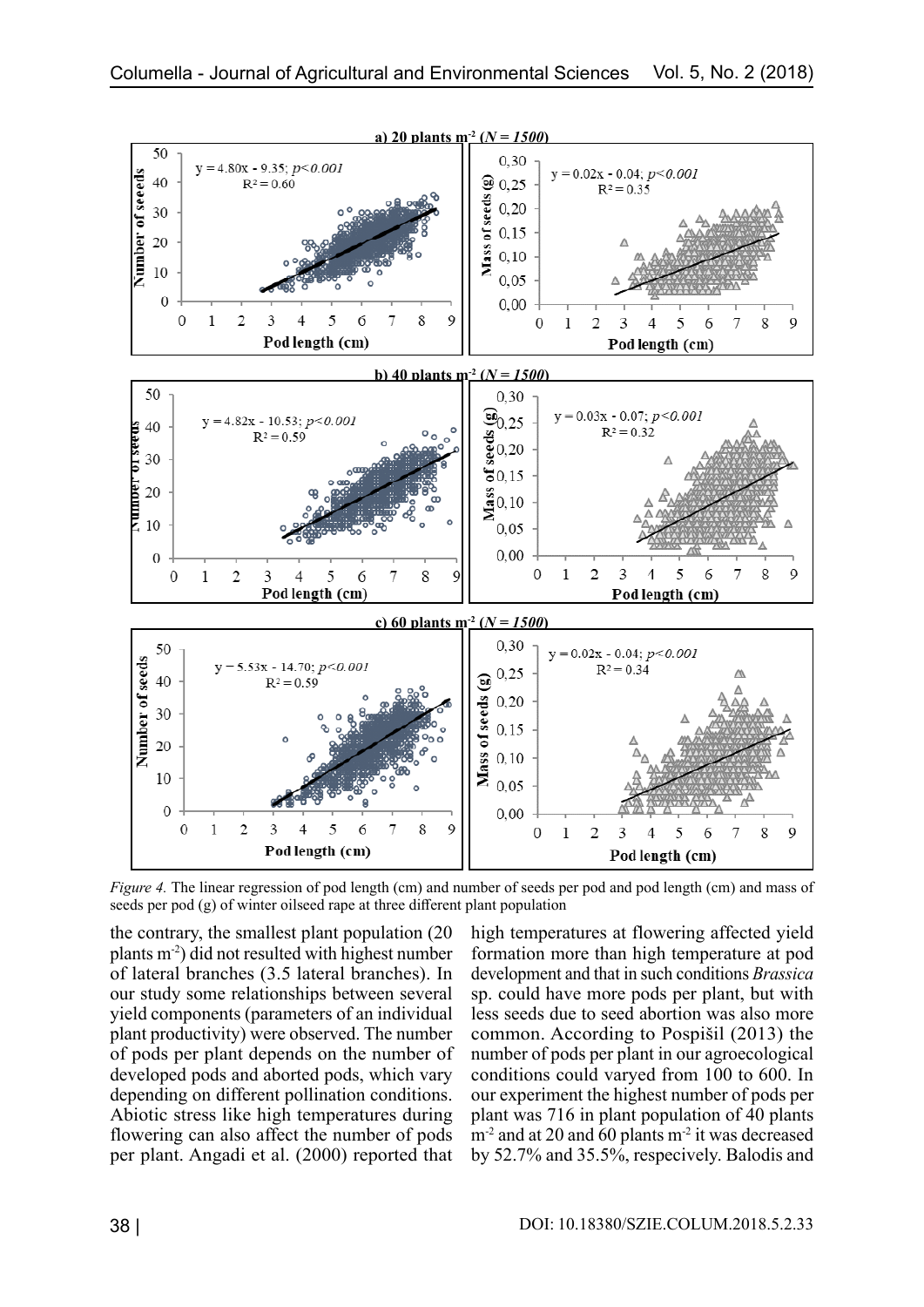Gaile (2016) stated that the differences in the oilseed rape yield component "pods per plant" showed plant ability to compensate seed yield in cases when plant density was lower, such as due to decreased sowing rate and poor wintering. So, in our experiment this was not confirmed. Based on three year experiment in Croatia, Pospišil et al. (2014) found that the number of pods per pant varyed from 140 (cultivar Ricco, 2009/10 season) to 528 (hybrid Turan, 2011/12 season).

Correlations are important for the breeder in order to associate all the possible valuable features in the newly created genotypes. It was interesting to find that plant hight was positive and extremely significant correlated with the number of lateral fertile branches, number of seeds per plant and pod length (Table 7). Zhang and Zhou (2006) reported that number of seed per pod and 1000 seed mass were positively correlated with seed yield per plant plant. Besides correlatios, the regression analysis can explain prediction and connection between the yield components. Zając et al. (2011) found a high coefficient of determination  $R^2 =$ 0.945 between the seed mass per oilseed rape pod and the total mass of the pod, but also authors found that the length of the pod was very poorly correlated with seed mass. This is quite similar to our results, which showed a small coefficient of determination ( $R^2 = 0.32$  to  $R^2 = 0.35$ ) between pods lenght and seeds mass per pod.

Zając et al. (2011) reported that mean number of seeds per pod is around 19 and that it should be considered that location of particular pod on a plant was also important; more seeds per pod were found in the middle part of plant in comparison with upper and lower parts. Authors stated that the seed number per pod can increase up to 27 seeds on the main stem, in relation to pod location on the plant. Even though it would be interested, in our study, the location of pods on a plant was not observed, but there were no significant difference for aveage number (20.6) of seeds per pod regard to plant population (Table 5). The opposite findings were in Li et al. (2017) study, where with increasing winter oilseed rape plant population, decreased number of seeds per pod. Pospišil et al. (2014) emphasize the genotype differences in number of seeds per pod and between 11 hybrids and 5 cultivars, the cultivar Ricco had the highest number of seeds per pod in two seasons, 30,00 in 2010/11 and 33,41 in 2011/12.

Our study did not shown the significant influence of plant population on 1000 grain mass. This is simmilar to Li et al. (2017) found that with increasing winter oilseed rape plant population there were no significant influence on 1000 grain mass. In study with different nitrogen fertilizer rate, Spitek and Pospišil (2017) did not found significant difference in 1000 grain mass (on average 5.65 g).

Our trial results showed the highest significant  $(p<0.05)$  seed yield per plant of 85.2 g at 40 plants  $m<sup>2</sup>$  in comparison with other plant populations (Table 6). Similar results was obtained in the study of Nasiri et al. (2017). Authors include 6 different oilseed rape genotypes (Ahmadi, Okapi, Opera, L72, Karaj1 and SW102) and found that the seed yield at 60 and 80 plants  $m<sup>2</sup>$  in all varieties was significantly reduced compared to the 40 plants m<sup>-2</sup>. In the study of different plant population (30, 40, 50 and 60 seeds m-2) by Ratajczak et al. (2017) indicate that the lowest seed yield was obtained at  $30 \text{ m}^2$  seeds (38.9 dt ha<sup>-1</sup>), while there was no statistically justified differences between yield of seeds of other sowing density and the yield ranged from 41.0 dt ha<sup>-1</sup> (40 seeds m<sup>-2</sup>) to 41.4 dt ha<sup>-1</sup> (60 seeds m<sup>-2</sup>). Zhang et al.  $(2012)$ also found yield decrement with increasing plant population and they statted that the highest seed yield per plant was at 36 plants m-2.

## **Conclusion**

In this study field trail was set up to analyze the yield components of winter oilseed rape depending on the plant population (20, 40 and 60 plants  $m<sup>2</sup>$ ) in 2017/2018 year. It is obvious in our experiment that, generally the best results were found at 40 plants  $m<sup>2</sup>$ . Thus, there were the highest plants developed (153.4 cm per plant) with the largest plant mass (295.3 g per plant) and furthermore, plants formed the most fertile side branches (5.6 branches per plant) and the largest number of pods per plant (716 pieces). Also, plants had the longest pods length (6.5 cm) and therefore the largest number of seeds per pod (average 21.0). The highest seed yield per plant of 85.2 g was found at 40 plants  $m<sup>2</sup>$ , which was 58.9% and 47.2% higher compared to 20 and 60 plants  $m<sup>2</sup>$ , respectively. Even though this results showed only one oilseed rape season, our results coincides with the recommendations that the winter oilseed rape hybrids should be sown within 30 to 50 plants m<sup>-2</sup>.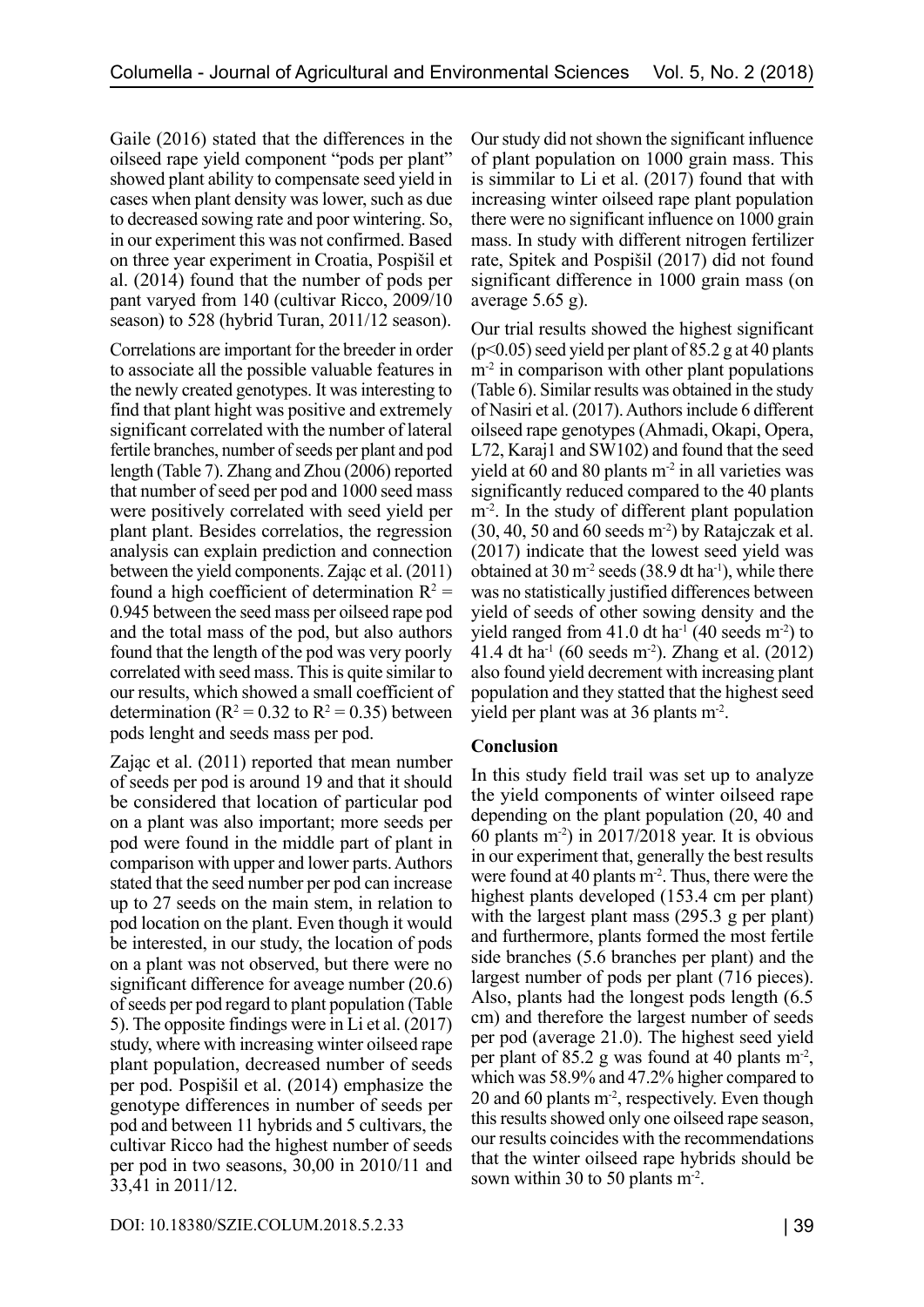#### **References**

- Angadi, S.V., Cutforth, H.W., Miller, P.R., McConkey, B.G., Entz, M.H., Brandt, S.A., Volkmar, K.M. (2000): Response of three *Brassica* species to high temperature stress during reproductive growth. Canadian Journal of Plant Science, **80**: 4. 693-701. https://doi.org/10.4141/P99-152
- Balodis, O., Gaile, Z. (2016): Sowing date and rate effect on winter oilseed rape (*Brassica napus* L.) yield components' formation. Proceedings of the Latvian Academy of Sciences. Section B, **70**: 6 (705). 384–392. doi: 10.1515/prolas-2016-0058
- Carré, P., Pouzet, A. (2014): Rapeseed Tremendous potential for added value generation? Oilseeds and fats, Crops and Lipids, **21**: 1. D102: 1-12. doi:10.1038/srep12574
- Clarke, J.M., Simpson, G.M. (1978): Influence of irrigation and seeding rates on yield and yield components of *Brassica napus* cv. Tower. Can. J. Plant Sci. **58**: 731-737. https://doi.org/10.4141/cjps78-108
- Croatian Meteorological and Hydrological Service, 2018 (http://meteo.hr/index.php, accessed on 11th October 2018).
- Diepenbrock, W. (2000): Yield analysis of winter oilseed rape (*Brassica napus* L.): A review. Field Crops Research, **67**: 35-49. doi: 10.1016/S0378-4290(00)00082-4
- FAOStat, Food and Agriculture Organization of the United Nations (2017) http://www.fao.org/faostat/en/#data/ QC (accessed on 10th May 2018).
- Kovacevic, V., Antunovic, M., Varga, I., Iljkic, D., Jovic, J. (2017): Response of soybean and barley to Fertdolomite application on acid soil. Columella – Journal of Agricultural and Environmental Sciences. **4**: 2. 7-15. DOI: 10.18380/SZIE.COLUM.2017.4.2.7
- Kristek, A., Kristek, S., Varga, I., Drmić, Z. (2015): Results of sugar beet production depending on the hybrids selection and the number of fungicide application (*in Croatian*). Poljoprivreda/Agriculture, **21**: 2. 15-22. DOI: http://dx.doi.org/10.18047/poljo.21.2.3
- Lääniste, P., Eremeev, V., Mäeorg, E., Jõudu, J. (2016): Effect of sowing date on oil, protein and glucosinolate concentration of winter oilseed rape (*Brassica napus* L.). Agronomy Research **14**(S2). 1384–1395.
- Leach, J. E., Stevenson, H. J., Rainbow, A. J., Mullen, L. A. (1999): Effects of high plant populations on the growth and yield of winter oilseed rape (*Brassica napus*). The Journal of Agricultural Science, **132**: 2. 173-180.
- Li, M., Shahbaz Naeem, M., Ali, S., Zhang, L., Liu, L., Ma, N., Zhang C. (2017): Leaf Senescence, Root Morphology, and Seed Yield of Winter Oilseed Rape (*Brassica napus* L.) at Varying Plant Densities. BioMed Research International, 2017, Article ID 8581072. https://doi.org/10.1155/2017/8581072
- Ma, N., Yuan, J., Li, M., Li, J., Zhang, L., Liu, L., Naeem, M.S., Zhang, C. (2014): Ideotype population exploration: growth, photosynthesis, and yield components at different planting densities in winter oilseed rape (*Brassica napus* L.). PloS one, **9**: 12: e114232. doi: 10.1371/journal.pone.0114232.
- Masarirambi, M.T., Mandisodza, F.C., Mashingaidze, A.B., Bhebhe, E. (2012): Influence of plant population and seed tuber size on growth and yield components of potato (*Solanum tuberosum*). Int. J. Agric. Biol., **14**: 545–549.
- Mendham, N., Shipway, P., Scott, R. (1981): The effects of seed size, autumn nitrogen and plant population density on the response to delayed sowing in winter oil-seed rape (*Brassica napus*). The Journal of Agricultural Science, **96**: 2. 417-428. https://doi.org/10.1017/S0021859600066181
- Momoh, E.J.J., Zhou, W. (2001): Growth and yield responses to plant density and stage of transplanting in winter oilseed rape (*Brassica napus* L.). Journal of Agronomy and Crop Science, **186**: 4. 253-259. https://doi. org/10.1046/j.1439-037x.2001.00476.x
- Nasiri, A., Samdaliri, M., Rad, A. S., Shahsavari, N., Kale, A. M., Jabbari, H. (2017): Effect of plant density on yield and physiological characteristics of six canola cultivars. Journal of Scientific Agriculture, **1**. 249-253. DOI: https://doi.org/10.25081/jsa.2017.v1.819
- Nath, U.K., Kim, H.-T., Khatun, K., Park, J.-I., Kang, K.-K., Nou, I-S. (2016): Modification of Fatty Acid Profiles of Rapeseed (*Brassica napus* L.) Oil for Using as Food, Industrial Feed-Stock and Biodiesel. Plant Breed. Biotech, **4**: 2. 123-134. DOI: https://doi.org/10.9787/PBB.2016.4.2.123
- Novoselec, J., Klir, Ž., Domaćinović, M., Lončarić, Z., Antunović, Z. (2018): Biofortification of feedstuffs with microelements in animal nutrition. Poljoprivreda/Agriculture, **24**: 1. 25-34. DOI: 10.18047/poljo.24.1.4